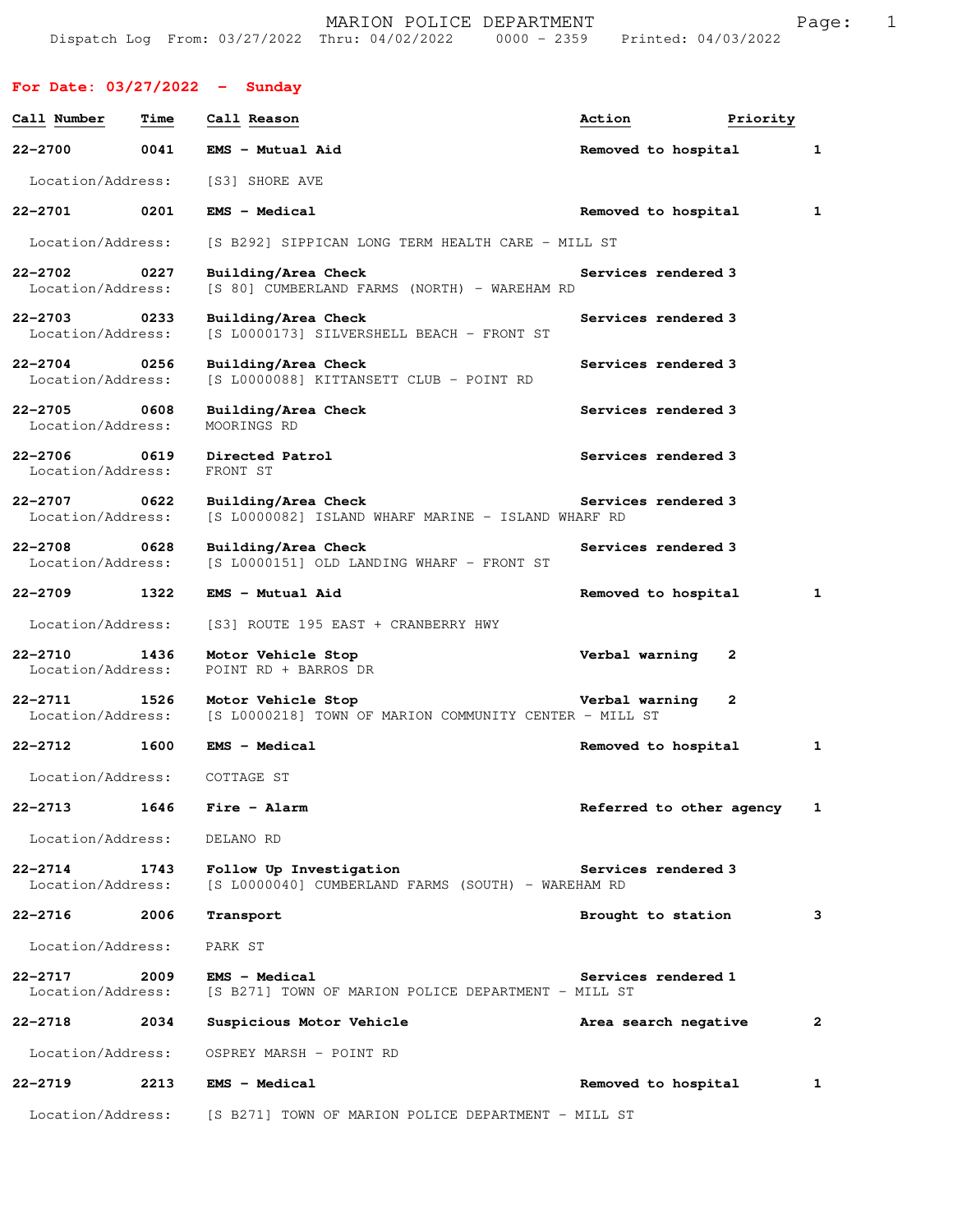## **For Date: 03/28/2022 - Monday**

| 22-2720     | 0203<br>Location/Address:         | Building/Area Check<br>[S L0000173] SILVERSHELL BEACH - FRONT ST                                       | Services rendered 3        |              |
|-------------|-----------------------------------|--------------------------------------------------------------------------------------------------------|----------------------------|--------------|
|             | 22-2721 0209<br>Location/Address: | Building/Area Check<br>[S L0000172] BREW-FISH - SPRING ST                                              | Services rendered 3        |              |
| 22–2722     | $\sim$ 0223<br>Location/Address:  | Building/Area Check<br>[S 125] BLUE HAIR SALON - WAREHAM RD                                            | Services rendered 3        |              |
| $22 - 2723$ | 0224<br>Location/Address:         | Directed Patrol<br>DELANO RD                                                                           | Services rendered 3        |              |
|             | 22-2724 0235<br>Location/Address: | Building/Area Check<br>[S L0000088] KITTANSETT CLUB - POINT RD                                         | Services rendered 3        |              |
| 22-2725     | 0238<br>Location/Address:         | Building/Area Check<br>[S L0000155] PLANTING ISLAND CAUSEWAY - PLANTING ISLAND RD                      | Services rendered 3        |              |
|             | 22-2726 0249<br>Location/Address: | Services rendered 3<br>Building/Area Check<br>[S L0000054] TOWN OF MARION EVERGREEN CEMETERY - MILL ST |                            |              |
|             | 22-2727 0406                      | <b>EMS - Medical</b>                                                                                   | Removed to hospital        | 1            |
|             |                                   | Location/Address: [S B292] SIPPICAN LONG TERM HEALTH CARE - MILL ST                                    |                            |              |
| 22-2728     | 0512                              | $MVC - Injury$                                                                                         | Referred to other agency 1 |              |
|             | Location:                         | I-195 WEST                                                                                             |                            |              |
| 22-2729     | 0546                              | EMS - Mutual Aid                                                                                       | Removed to hospital        | 1            |
|             | Location:                         | $I-195$ W                                                                                              |                            |              |
| 22-2730     | 0853<br>Location:                 | Transport<br>[S3] DIST. COURT HOUSE                                                                    | Services rendered 3        |              |
| 22-2731     | 0913<br>Location/Address:         | Motor Vehicle Stop<br>[S L0000061] GILDA'S STONE ROOSTER - WAREHAM RD                                  | Verbal warning<br>2        |              |
| $22 - 2732$ | 1045                              | Suspicious Person                                                                                      | Area search negative       | $\mathbf{2}$ |
|             | Location/Address:                 | [S L0000040] CUMBERLAND FARMS (SOUTH) - WAREHAM RD                                                     |                            |              |
| 22–2733     | 1105<br>Location/Address:         | Building/Area Check<br>[S L0000040] CUMBERLAND FARMS (SOUTH) - WAREHAM RD                              | Services rendered 3        |              |
| 22-2734     | 1125                              | EMS - Medical                                                                                          | Removed to hospital        | 1            |
|             | Location/Address:                 | WAREHAM RD                                                                                             |                            |              |
| 22-2735     | 1134                              | Motor Vehicle Stop                                                                                     | Written warning issued     | 2            |
|             | Location/Address:                 | FRONT ST + PUMPING STATION RD                                                                          |                            |              |
| 22-2736     | 1326                              | Motor Vehicle Stop                                                                                     | Written warning issued     | 2            |
|             | Location/Address:                 | POINT RD + SHERMAN'S WAY                                                                               |                            |              |
| 22-2737     | 1350<br>Location:                 | Waterways Hazard<br>[S L0000019] BIRD ISLAND                                                           | Services rendered 2        |              |
| 22-2738     | 1354<br>Location:                 | Waterways Area Patrol<br><b>OUTER HARBOR</b>                                                           | Services rendered 3        |              |
| 22-2739     | 1401<br>Location:                 | Waterways Area Patrol<br>INNER HARBOR                                                                  | Services rendered 3        |              |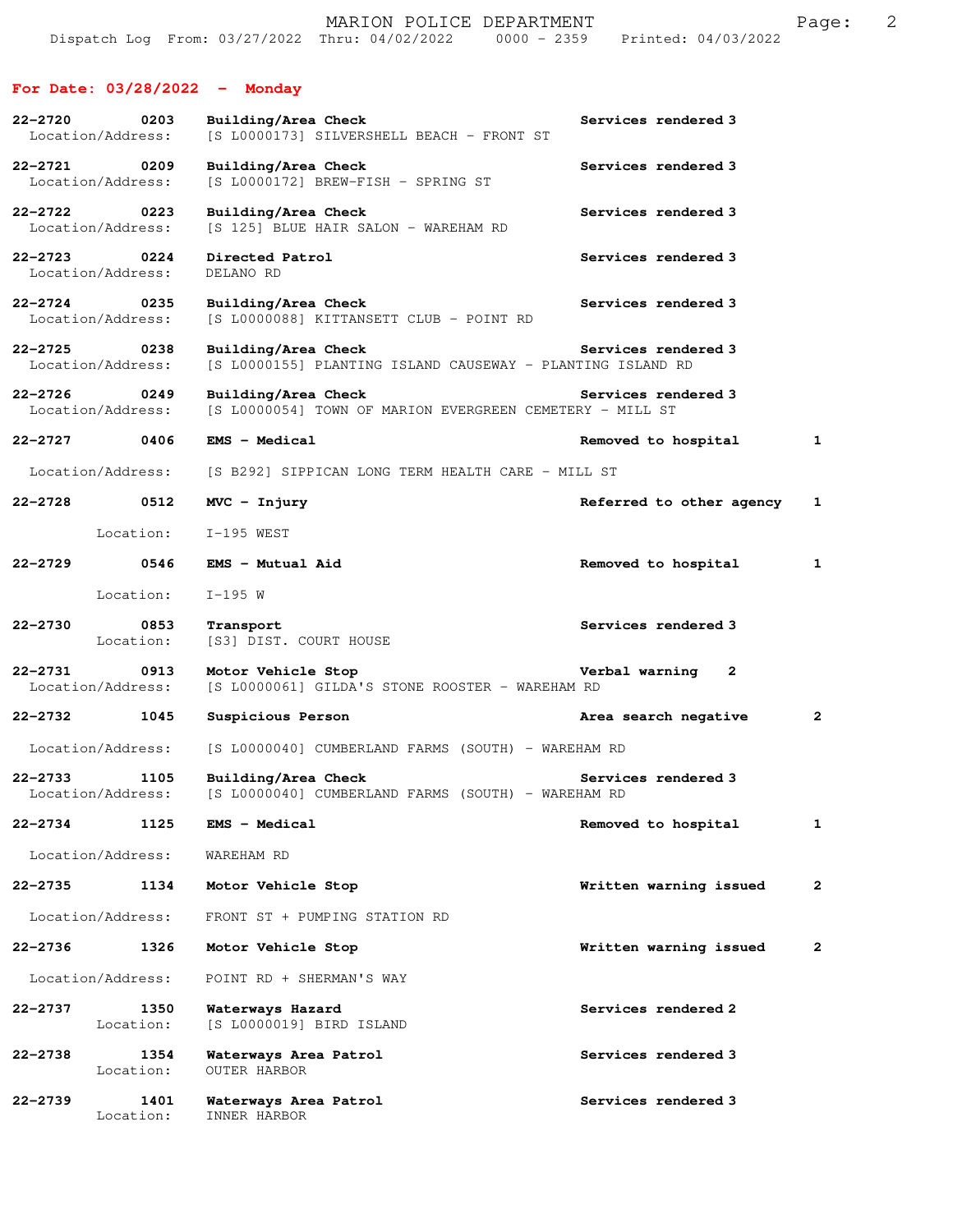|                                          | $0000 - 2359$<br>Dispatch Log From: 03/27/2022 Thru: 04/02/2022                      | Printed: 04/03/2022            |
|------------------------------------------|--------------------------------------------------------------------------------------|--------------------------------|
| $22 - 2740$<br>1721<br>Location/Address: | Directed Patrol<br>COUNTY RD                                                         | Services rendered 3            |
| 22-2741<br>1733<br>Location/Address:     | Directed Patrol<br>FRONT ST                                                          | Services rendered 3            |
| $22 - 2742$<br>1758<br>Location/Address: | $Fire - Alarm$<br>[S B292] SIPPICAN LONG TERM HEALTH CARE - MILL ST                  | Services rendered 1            |
| $22 - 2743$<br>1816<br>Location/Address: | Motor Vehicle Stop<br><b>WAREHAM RD</b>                                              | $\mathbf{z}$<br>Verbal warning |
| $22 - 2744$<br>1938<br>Location/Address: | Motor Vehicle Stop<br>[S L0000023] BURR BROTHERS BOAT YARD - FRONT ST                | $\mathbf{2}$<br>Verbal warning |
| $22 - 2745$<br>2138<br>Location/Address: | Building/Area Check<br>[S 36] EAST OVER RESERVATION - COUNTY RD                      | Services rendered 3            |
| $22 - 2746$<br>2247<br>Location/Address: | Directed Patrol<br>DELANO RD                                                         | Services rendered 3            |
| $22 - 2747$<br>2254<br>Location/Address: | Building/Area Check<br>[S L0000230] TOWN OF MARION WING'S COVE BOAT RAMP - DELANO RD | Services rendered 3            |
| $22 - 2748$<br>2301<br>Location/Address: | Building/Area Check<br>[S L0000088] KITTANSETT CLUB - POINT RD                       | Services rendered 3            |
| $22 - 2749$<br>2327<br>Location/Address: | Motor Vehicle Stop<br>WAREHAM RD                                                     | Verbal warning<br>2            |
| For Date: $03/29/2022 -$                 | Tuesday                                                                              |                                |
| $22 - 2750$<br>0328<br>Location/Address: | Building/Area Check<br>[S L0000061] GILDA'S STONE ROOSTER - WAREHAM RD               | Services rendered 3            |
| $22 - 2751$<br>0336<br>Location/Address: | Building/Area Check<br>[S L0000173] SILVERSHELL BEACH - FRONT ST                     | Services rendered 3            |
| $22 - 2752$<br>0343<br>Location/Address: | Building/Area Check<br>[S L0000182] SIPPICAN SCHOOL BASEBALL FIELD - PARK ST         | Investigated<br>3              |
| $22 - 2753$<br>0347<br>Location/Address: | Building/Area Check<br>MOORINGS RD                                                   | Services rendered 3            |
| $22 - 2754$<br>0347<br>Location/Address: | Directed Patrol<br>FRONT ST                                                          | Services rendered 3            |

**22-2755 0736 ACO - Wildlife Services No service necessary 3**

Location/Address: SCHOOL ST

**22-2756 0926 General Service Services rendered 3**  Location/Address: MOORINGS RD

**22-2757 0938 Building/Area Check Services rendered 3**  Location/Address: FARM - CONVERSE RD

**22-2758 1010 D.M.V. No service necessary 3**

Location/Address: CONVERSE RD + ZORA RD

**22-2759 1100 Building/Area Check Services rendered 3**  Location/Address: [S 212] BOYD'S FIREWOOD - FRONT ST

22-2760 1140 Building/Area Check **Services rendered 3** Location/Address: [S A47] STONE ESTATE - CASTLE - N GREAT HILL DR

**22-2761 1336 Building/Area Check Services rendered 3**  Location/Address: COTTAGE LN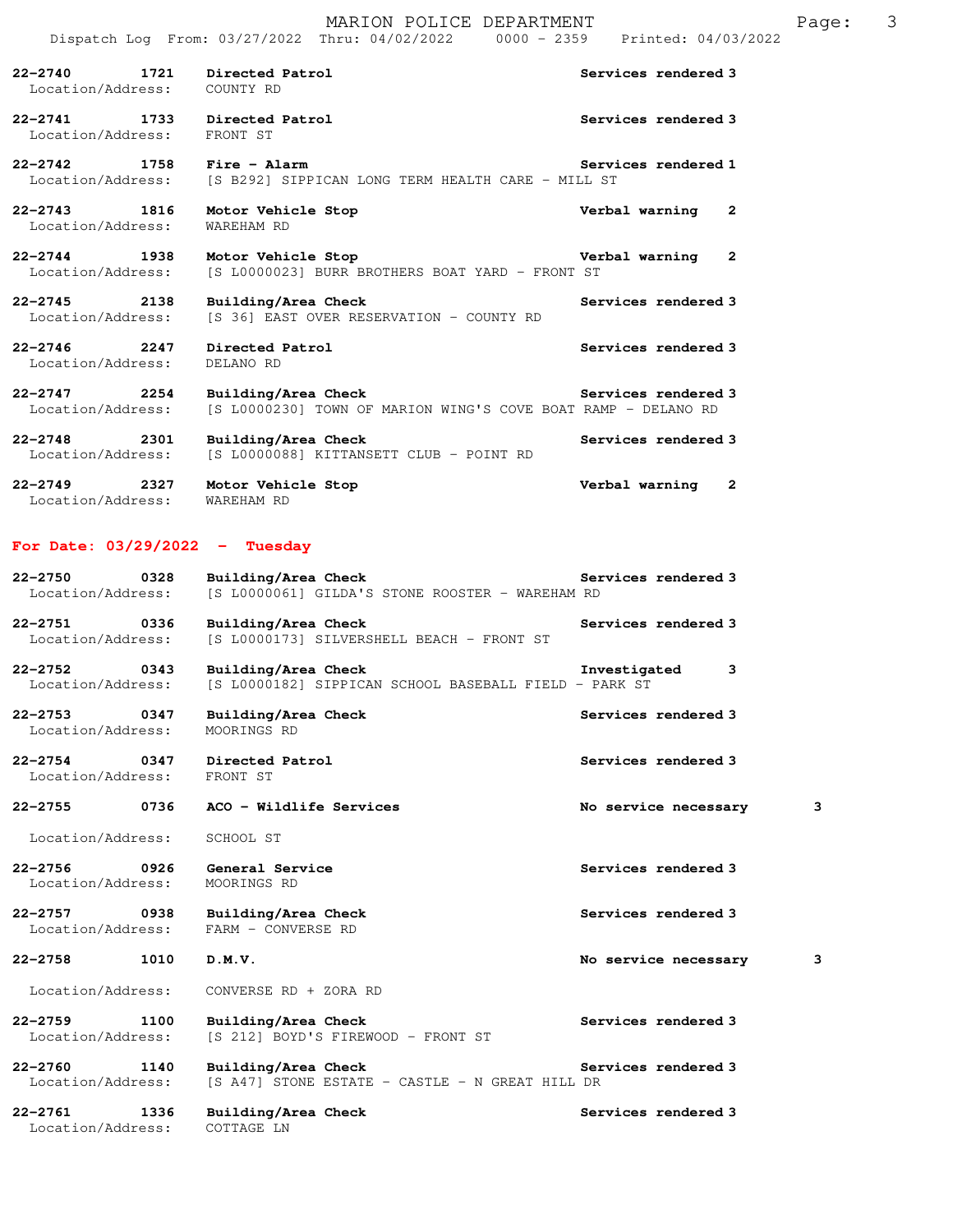| 22-2765 |                   | 1727 | 911 Call - Accidental                          |                          |               |                     | Accidental/defective alarm 2  |       |   |
|---------|-------------------|------|------------------------------------------------|--------------------------|---------------|---------------------|-------------------------------|-------|---|
| 22-2764 | Location/Address: | 1702 | Building/Area Check<br>CROSS NECK RD           |                          |               | Services rendered 3 |                               |       |   |
|         | Location/Address: |      | HAMMETT'S COVE DR                              |                          |               |                     |                               |       |   |
| 22-2763 |                   | 1649 | $9-1-1$ Call - Abandoned                       |                          |               |                     | No such person can be found 2 |       |   |
| 22-2762 | Location/Address: | 1404 | Building/Area Check<br>ROUTE 195 EAST          |                          |               | Services rendered 3 |                               |       |   |
|         |                   |      | Dispatch Log From: 03/27/2022 Thru: 04/02/2022 | MARION POLICE DEPARTMENT | $0000 - 2359$ |                     | Printed: 04/03/2022           | Page: | 4 |

Location/Address: [S B292] SIPPICAN LONG TERM HEALTH CARE - MILL ST

**22-2766 2115 Officer Wanted Accidental/defective alarm 2**

Location/Address: CARD DR

**22-2767 2137 EMS - Medical Services rendered 1**  Location/Address: [S B512] LITTLE NECK VILLAGE - WAREHAM RD

**22-2768 2201 Building/Area Check Services rendered 3**  Location/Address: [S L0000230] TOWN OF MARION WING'S COVE BOAT RAMP - DELANO RD

**22-2769 2203 Building/Area Check Services rendered 3**  Location/Address: [S 125] BLUE HAIR SALON - WAREHAM RD

**22-2770 2211 EMS - Medical Removed to hospital 1**

Location/Address: [S 208] JOY BERTO - POINT RD

**22-2771 2232 Motor Vehicle Stop Verbal warning 2**  Location/Address: [S 98] OVERPASS - ROUTE 105 AT ROUTE 195 - FRONT ST

**22-2772 2246 Building/Area Check Services rendered 3**  Location/Address: [S 118] MARION VILLAGE ESTATES - VILLAGE DR

**22-2773 2319 Building/Area Check Services rendered 3**  Location/Address: [S L0000173] SILVERSHELL BEACH - FRONT ST

## **For Date: 03/30/2022 - Wednesday**

| $22 - 2774$       | 0159 | Building/Area Check |  |                                      |  | <b>Services rendered 3</b> |
|-------------------|------|---------------------|--|--------------------------------------|--|----------------------------|
| Location/Address: |      |                     |  | [S 137] TRI TOWN MOTORS - WAREHAM RD |  |                            |

**22-2775 0212 Building/Area Check Services rendered 3**  Location/Address: [S 213] BOGS - POINT ROAD - NORTH - POINT RD

**22-2776 0215 Building/Area Check Services rendered 3**<br>
Location/Address: [S 57] EASTERN BANK - FRONT ST [S 57] EASTERN BANK - FRONT ST

**22-2777 0216 Building/Area Check Services rendered 3**  Location/Address: [S L0000173] SILVERSHELL BEACH - FRONT ST

**22-2778 0217 Burglar Alarm Investigated 2**  Location/Address: [S L0000172] BREW-FISH - SPRING ST

**22-2779 0401 Directed Patrol Services rendered 3**  Location/Address: MAIN ST

**22-2780 0410 Building/Area Check Services rendered 3**  Location/Address: [S L0000088] KITTANSETT CLUB - POINT RD

**22-2781 0516 Burglar Alarm Investigated 2**  Location/Address: [S L0000172] BREW-FISH - SPRING ST

**22-2782 0538 Building/Area Check Services rendered 3**  Location/Address: [S L0000054] TOWN OF MARION EVERGREEN CEMETERY - MILL ST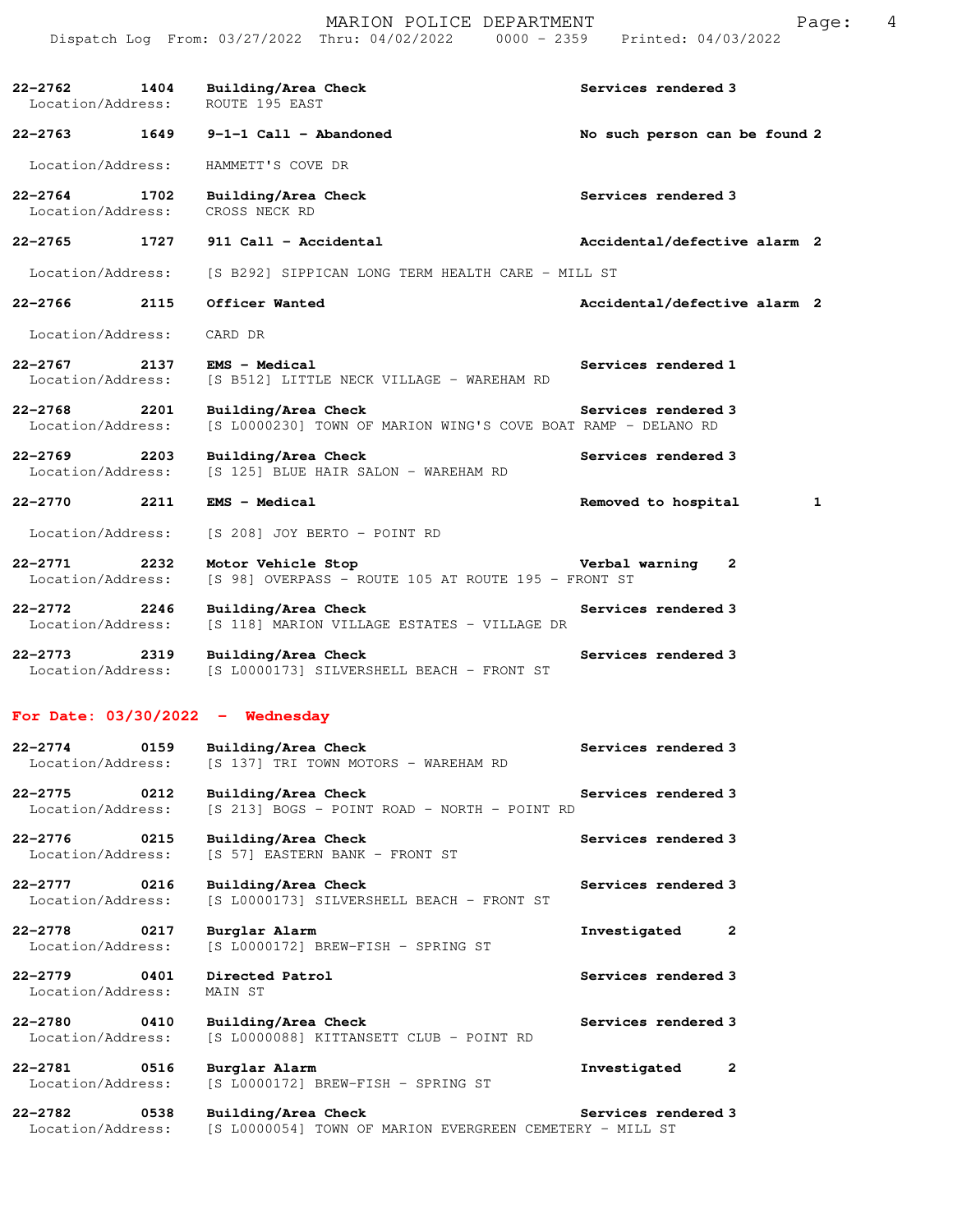|                                  |           | Dispatch Log From: 03/27/2022 Thru: 04/02/2022                              | 0000 - 2359 Printed: 04/03/2022 |              |
|----------------------------------|-----------|-----------------------------------------------------------------------------|---------------------------------|--------------|
| $22 - 2783$                      | 0730      | Suspicious Activity                                                         | No service necessary            | $\mathbf{2}$ |
| Location/Address:                |           | RT 6 - WASHBURN LN                                                          |                                 |              |
| $22 - 2784$<br>Location/Address: | 0922      | Fire - Alarm<br>[S1] MARION RD                                              | Services rendered 1             |              |
| $22 - 2785$                      | 0928      | Burglar Alarm                                                               | Accidental/defective alarm 2    |              |
| Location/Address:                |           | [S B393] ELIZABETH TABER LIBRARY - SPRING ST                                |                                 |              |
| 22-2786 0940                     |           | Paper Service                                                               | Message/summons delivered 3     |              |
| Location/Address:                |           | [S B271] TOWN OF MARION POLICE DEPARTMENT - MILL ST                         |                                 |              |
| $22 - 2787$<br>Location/Address: | 1022      | Directed Patrol<br>[S 215] BOGS - SHERMAN BRIGGS - POINT RD                 | 3<br>Investigated               |              |
| $22 - 2788$<br>Location/Address: | 1102      | Building/Area Check<br>[S L0000221] WASHBURN PARK - WASHBURN PARK RD        | 3<br>Investigated               |              |
| $22 - 2789$<br>Location/Address: | 1105      | Directed Patrol<br>CONVERSE RD                                              | Investigated<br>3               |              |
| $22 - 2790$<br>Location/Address: | 1616      | Building/Area Check<br>COTTAGE LN                                           | Services rendered 3             |              |
| 22-2792                          | 1659      | Fraud                                                                       | Referred to other agency        | 3            |
| Location/Address:                |           | [S B271] TOWN OF MARION POLICE DEPARTMENT - MILL ST                         |                                 |              |
| 22-2791<br>Location/Address:     | 1708      | Building/Area Check<br>[S L0000128] MARION SOCIAL CLUB - PUMPING STATION RD | Services rendered 3             |              |
| 22–2793                          | 1754      | Suspicious Activity                                                         | No service necessary            | $\mathbf{2}$ |
| Location/Address:                |           | [S L0000040] CUMBERLAND FARMS (SOUTH) - WAREHAM RD                          |                                 |              |
| $22 - 2794$<br>Location/Address: | 1800      | Suspicious Person<br>ARROWHEAD LN                                           | Report assigned<br>2            |              |
| $22 - 2795$                      | 1905      | EMS - Mutual Aid                                                            | No service necessary            | $\mathbf{1}$ |
| Location/Address:                |           | [S3] GRAHAM ST                                                              |                                 |              |
| 22-2796 1921                     |           | EMS - Mutual Aid                                                            | Removed to hospital             | $\mathbf{1}$ |
| Location/Address:                |           | [S3] CHURCH AVE                                                             |                                 |              |
| $22 - 2797$<br>Location/Address: | 1929      | Building/Area Check<br>[S L0000221] WASHBURN PARK - WASHBURN PARK RD        | Services rendered 3             |              |
| $22 - 2798$<br>Location/Address: | 1933      | Building/Area Check<br>[S 118] MARION VILLAGE ESTATES - VILLAGE DR          | Services rendered 3             |              |
| $22 - 2799$<br>Location/Address: | 1956      | Building/Area Check<br>[S L0000221] WASHBURN PARK - WASHBURN PARK RD        | Services rendered 3             |              |
| 22-2800                          | 2020      | EMS - Medical                                                               | Referred to other agency 1      |              |
|                                  | Location: | [16] UMASS DARTMOUTH                                                        |                                 |              |
| 22-2801<br>Location/Address:     | 2100      | Directed Patrol<br>[S 98] OVERPASS - ROUTE 105 AT ROUTE 195 - FRONT ST      | Services rendered 3             |              |
| $22 - 2802$<br>Location/Address: | 2122      | Building/Area Check<br>[S L0000121] MARION GOLF CLUB - SOUTH DR             | Services rendered 3             |              |
| 22-2803                          | 2122      | Motor Vehicle Stop                                                          | Vehicle impounded/towed         | $\mathbf{2}$ |

MARION POLICE DEPARTMENT FRAGE: 5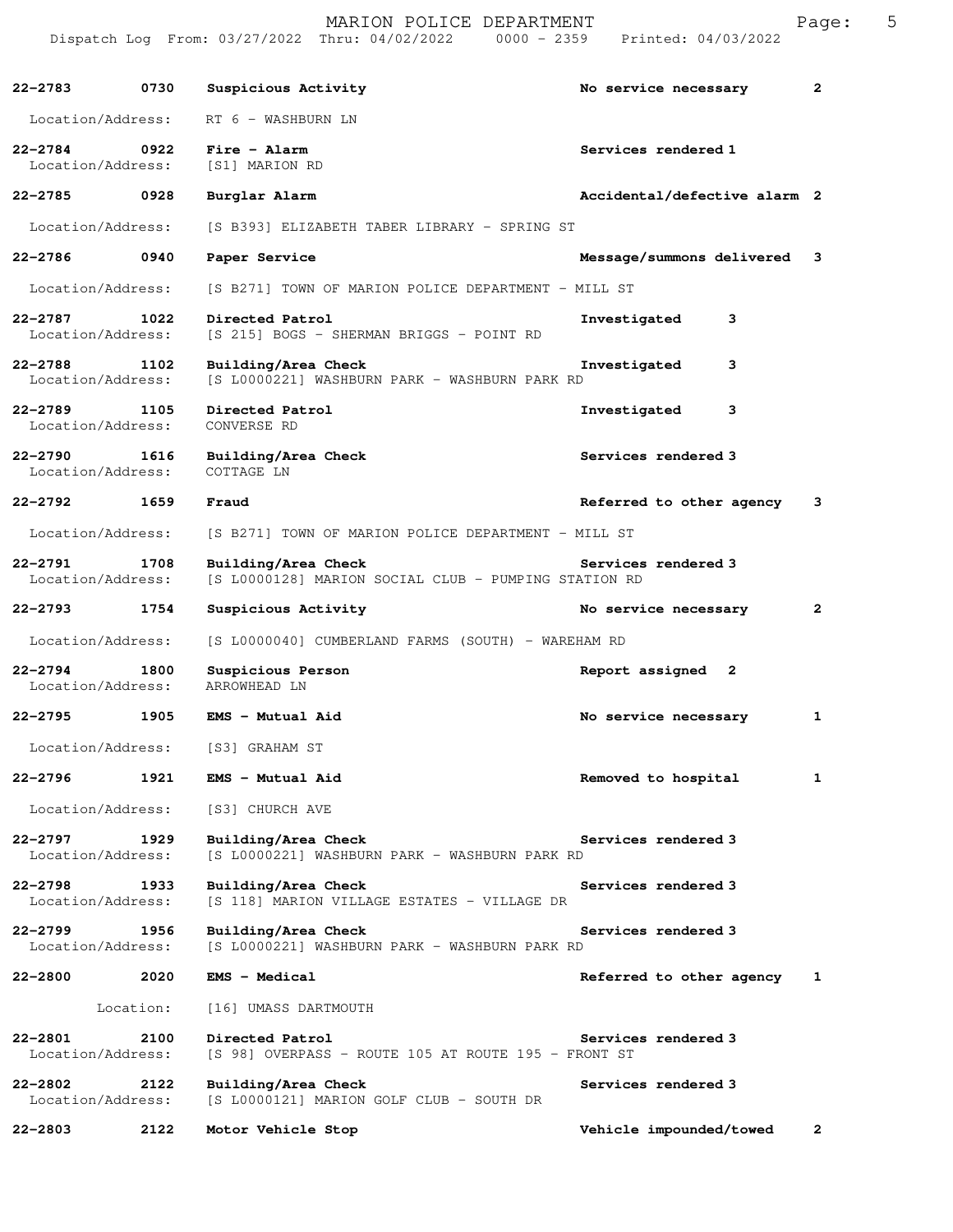|                                   |      | MARION POLICE DEPARTMENT<br>Dispatch Log From: 03/27/2022 Thru: 04/02/2022 0000 - 2359 | Printed: 04/03/2022            | Page: | 6 |
|-----------------------------------|------|----------------------------------------------------------------------------------------|--------------------------------|-------|---|
| Location/Address:                 |      | [S L0000061] GILDA'S STONE ROOSTER - WAREHAM RD                                        |                                |       |   |
| $22 - 2804$<br>Location/Address:  | 2217 | Building/Area Check<br>[S 156] ARNE EXCAVATING - CONVERSE RD                           | Services rendered 3            |       |   |
| For Date: $03/31/2022 - Thursday$ |      |                                                                                        |                                |       |   |
| $22 - 2805$<br>Location/Address:  | 0201 | Directed Patrol<br>CONVERSE RD                                                         | Investigated<br>3              |       |   |
| $22 - 2806$<br>Location/Address:  | 0211 | Building/Area Check<br>[S L0000074] HILLER DODGE - MILL ST                             | 3<br>Investigated              |       |   |
| 22-2807<br>Location/Address:      | 0356 | Building/Area Check<br>WAREHAM RD + WASHBURN LN                                        | Services rendered 3            |       |   |
| $22 - 2808$<br>Location/Address:  | 0402 | Building/Area Check<br>[S L0000216] CHILDRENS ACADEMY - COUNTY RD                      | Services rendered 3            |       |   |
| $22 - 2809$<br>Location/Address:  | 0643 | Building/Area Check<br>COUNTY RD                                                       | Services rendered 3            |       |   |
| $22 - 2810$<br>Location/Address:  | 0813 | D.M.V.<br>[S 98] OVERPASS - ROUTE 105 AT ROUTE 195 - FRONT ST                          | Investigated<br>3              |       |   |
| $22 - 2811$                       | 0829 | General Service                                                                        | Removed to hospital            | 3     |   |
| Location/Address:                 |      | PITCHER ST                                                                             |                                |       |   |
| 22-2812                           | 0843 | EMS - Medical                                                                          | Removed to hospital            | 1     |   |
| Location/Address:                 |      | [S 188] MARY ROSS - DORAN WAY                                                          |                                |       |   |
| $22 - 2813$<br>Location/Address:  | 0912 | Directed Patrol<br>COUNTY RD                                                           | Investigated<br>3              |       |   |
| $22 - 2814$<br>Location/Address:  | 1055 | Building/Area Check<br>[S 118] MARION VILLAGE ESTATES - VILLAGE DR                     | Investigated<br>3              |       |   |
| $22 - 2815$<br>Location/Address:  | 1056 | 911 Call - Accidental<br>HASTINGS RD                                                   | 2<br>Investigated              |       |   |
| $22 - 2816$<br>Location/Address:  | 1102 | 911 Call - Accidental<br>TEEL ST                                                       | Investigated<br>2              |       |   |
| 22-2818<br>Location/Address:      | 1111 | General Service<br>[S B271] TOWN OF MARION POLICE DEPARTMENT - MILL ST                 | Services rendered 3            |       |   |
| $22 - 2817$<br>Location/Address:  | 1113 | Suspicious Motor Vehicle<br>BUMPASS MEMORIAL - COUNTY RD                               | Verbal warning<br>$\mathbf{2}$ |       |   |
| $22 - 2819$<br>Location/Address:  | 1122 | Building/Area Check<br>[S A7] MARION GENERAL STORE - FRONT ST                          | Services rendered 3            |       |   |
| $22 - 2820$<br>Location/Address:  | 1147 | Building/Area Check<br>[S L0000003] ADVENT CHRISTIAN CAMPGROUNDS - OAKDALE AVE         | Services rendered 3            |       |   |
| 22-2821                           | 1148 | EMS - Medical                                                                          | Removed to hospital            | 1     |   |
| Location/Address:                 |      | [S B292] SIPPICAN LONG TERM HEALTH CARE - MILL ST                                      |                                |       |   |
| $22 - 2822$<br>Location/Address:  | 1239 | Health/Welfare<br>[S B512] LITTLE NECK VILLAGE - WAREHAM RD                            | Investigated<br>3              |       |   |
| 22-2823<br>Location/Address:      | 1241 | Officer Wanted<br>[S B392] SIPPICAN SCHOOL - SPRING ST                                 | Services rendered 2            |       |   |
| 22-2824                           | 1330 | $ACO - Quarantine$                                                                     | Services rendered 3            |       |   |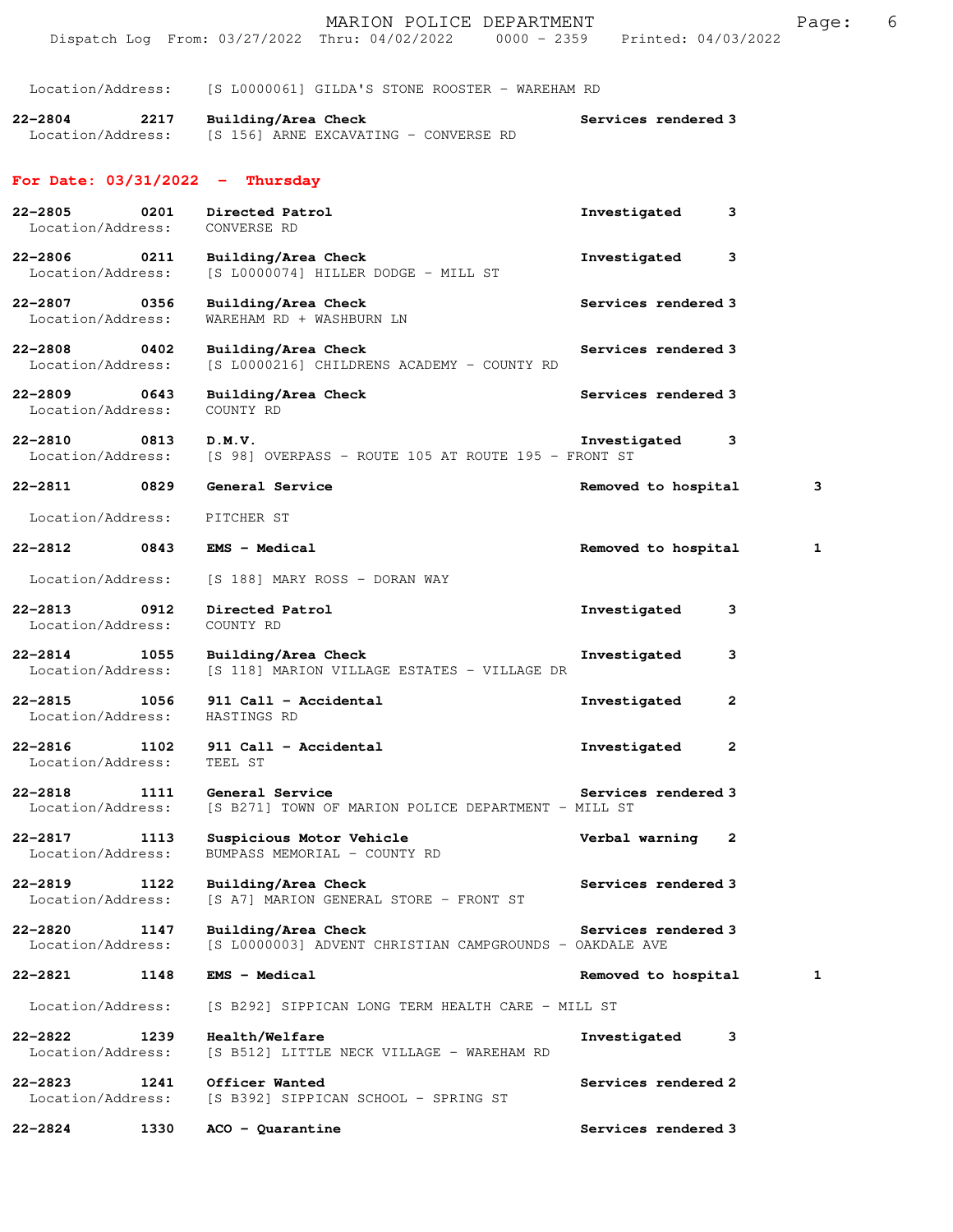|                                  |      | MARION POLICE DEPARTMENT<br>Dispatch Log From: 03/27/2022 Thru: 04/02/2022 0000 - 2359 | Printed: 04/03/2022 | Page: | 7 |
|----------------------------------|------|----------------------------------------------------------------------------------------|---------------------|-------|---|
| Location/Address:                |      | MAIN ST                                                                                |                     |       |   |
| $22 - 2825$<br>Location/Address: | 1345 | Building/Area Check<br>[S 212] BOYD'S FIREWOOD - FRONT ST                              | Services rendered 3 |       |   |
| $22 - 2826$<br>Location/Address: | 1406 | $EMS - Medical$<br>[S L0000064] GRAINGER POTTERY - MILL ST                             | Services rendered 1 |       |   |
| $22 - 2827$                      | 1414 | EMS - Medical                                                                          | Removed to hospital | 1     |   |
| Location/Address:                |      | [S 67] BALDWIN BROTHERS INC. - SPRING ST                                               |                     |       |   |
| $22 - 2828$<br>Location/Address: | 1646 | Suspicious Motor Vehicle<br>DELANO RD                                                  | Investigated<br>2   |       |   |
| $22 - 2829$<br>Location/Address: | 1704 | Building/Area Check<br>DEXTER RD                                                       | Services rendered 3 |       |   |
| $22 - 2830$                      | 1719 | <b>EMS - Medical</b>                                                                   | Removed to hospital | 1     |   |
| Location/Address:                |      | FRONT ST                                                                               |                     |       |   |
| $22 - 2831$<br>Location/Address: | 1741 | Directed Patrol<br>COUNTY RD                                                           | Services rendered 3 |       |   |
| $22 - 2832$<br>Location/Address: | 1752 | Directed Patrol<br>FRONT ST                                                            | Services rendered 3 |       |   |
| 22-2833<br>Location/Address:     | 2008 | Motor Vehicle Stop<br>COUNTY RD + POINT RD                                             | Verbal warning<br>2 |       |   |
| $22 - 2834$<br>Location/Address: | 2114 | Directed Patrol<br>MOORINGS RD                                                         | Services rendered 3 |       |   |
| $22 - 2835$<br>Location/Address: | 2323 | Building/Area Check<br>[S 118] MARION VILLAGE ESTATES - VILLAGE DR                     | Services rendered 3 |       |   |
| $22 - 2836$<br>Location/Address: | 2334 | Building/Area Check<br>[S L0000173] SILVERSHELL BEACH - FRONT ST                       | Services rendered 3 |       |   |
| For Date: $04/01/2022 -$ Friday  |      |                                                                                        |                     |       |   |

| 0151<br>22-2837<br>Location/Address:     | Building/Area Check<br>[S L0000172] BREW-FISH - SPRING ST                       | Services rendered 3 |
|------------------------------------------|---------------------------------------------------------------------------------|---------------------|
| 22-2838 0200<br>Location/Address:        | Building/Area Check<br>[S L0000040] CUMBERLAND FARMS (SOUTH) - WAREHAM RD       | Services rendered 3 |
| 22-2839 0210<br>Location/Address:        | Building/Area Check<br>RIVER RD                                                 | Services rendered 3 |
| $22 - 2840$ 0225<br>Location/Address:    | Building/Area Check<br>COUNTY RD                                                | Services rendered 3 |
| $22 - 2841$ 0233<br>Location/Address:    | Building/Area Check<br>[S L0000151] OLD LANDING WHARF - FRONT ST                | Services rendered 3 |
| $22 - 2842$ 0237<br>Location/Address:    | Building/Area Check<br>[S L0000173] SILVERSHELL BEACH - FRONT ST                | Services rendered 3 |
| $22 - 2843$<br>0241<br>Location/Address: | Building/Area Check<br>[S L0000054] TOWN OF MARION EVERGREEN CEMETERY - MILL ST | Services rendered 3 |
| $22 - 2844$ 0245<br>Location/Address:    | Building/Area Check<br>[S L0000074] HILLER DODGE - MILL ST                      | Services rendered 3 |

**22-2845 0252 Building/Area Check Services rendered 3**  Location/Address: [S L0000221] WASHBURN PARK - WASHBURN PARK RD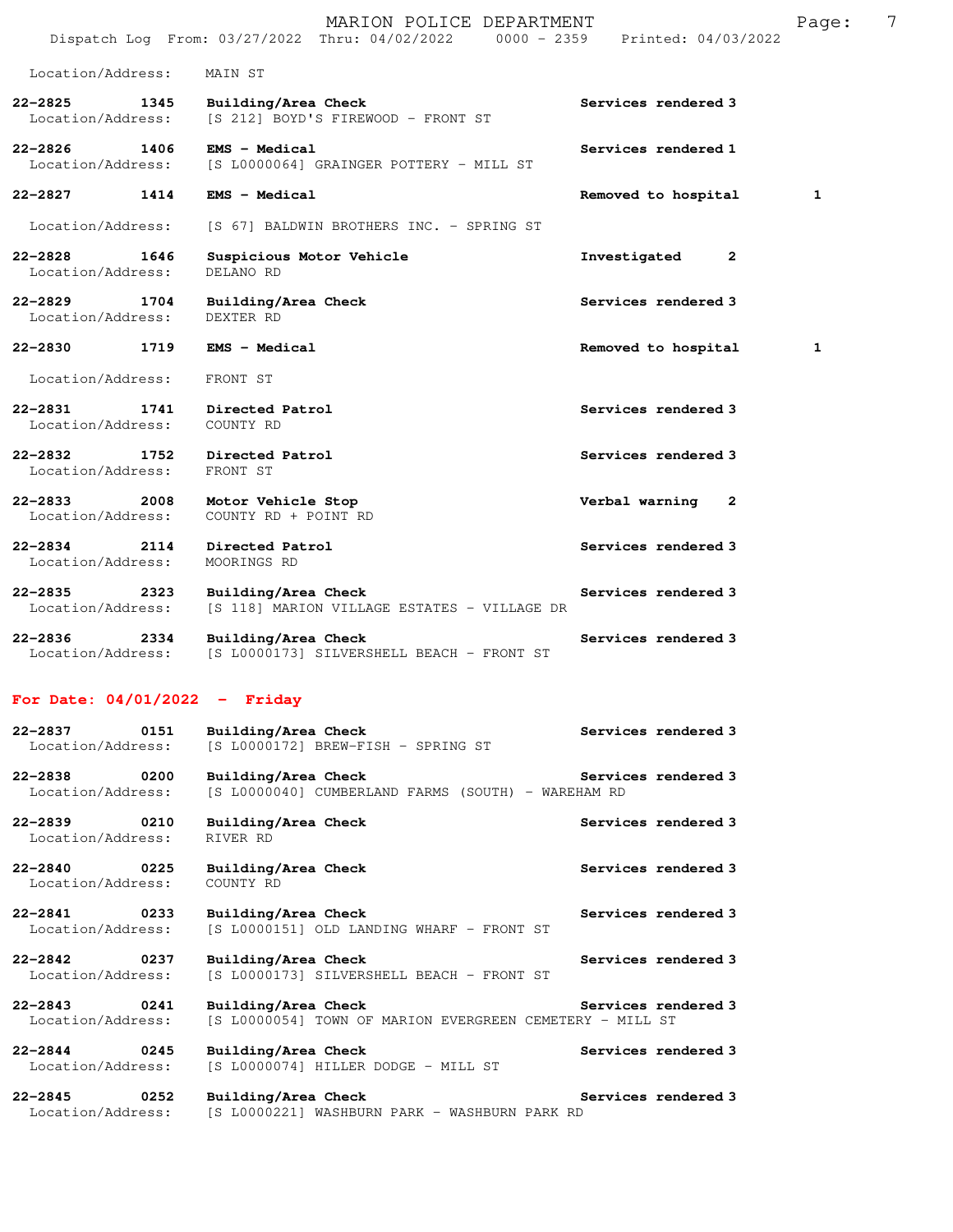|                   |      | MARION POLICE DEPARTMENT                                                                                                        |                         | Page: | 8 |
|-------------------|------|---------------------------------------------------------------------------------------------------------------------------------|-------------------------|-------|---|
|                   |      | Dispatch Log From: 03/27/2022 Thru: 04/02/2022 0000 - 2359 Printed: 04/03/2022                                                  |                         |       |   |
| Location/Address: |      | 22-2846 0257 Building/Area Check<br>WASHBURN LN + WAREHAM RD                                                                    | Services rendered 3     |       |   |
|                   |      | 22-2847 		 0307 Building/Area Check 		 Services rendered 3<br>Location/Address: [S L0000023] BURR BROTHERS BOAT YARD - FRONT ST |                         |       |   |
|                   |      | 22-2848 0800 General Service<br>Location/Address: [S 152] FRONT ST                                                              | Services rendered 3     |       |   |
|                   |      | 22-2849 0851 MVC - Property<br>Location/Address: POINT RD + WAREHAM RD                                                          | Report assigned 2       |       |   |
|                   |      | 22-2850 1341 EMS - Medical<br>Location/Address: [S B292] SIPPICAN LONG TERM HEALTH CARE - MILL ST                               | Services rendered 1     |       |   |
| 22-2851 1527      |      | Lost Property<br>Location/Address: [S A7] MARION GENERAL STORE - FRONT ST                                                       | Services rendered 3     |       |   |
| 22-2852 1531      |      | D.M.V.<br>Location/Address: [S 98] OVERPASS - ROUTE 105 AT ROUTE 195 - FRONT ST                                                 | Investigated<br>-3      |       |   |
| Location/Address: |      | 22-2853 1634 Directed Patrol<br>COUNTY RD                                                                                       | Services rendered 3     |       |   |
| $22 - 2854$       | 2020 | <b>EMS - Medical</b>                                                                                                            | Returned to home/family | 1     |   |

Location/Address: QUELLE LN

**22-2855 2137 Motor Vehicle Stop Investigated 2**  Location/Address: TURN AROUND MATT LINE - ROUTE 195 WEST

**22-2856 2254 Suspicious Activity Area search negative 2**

Location/Address: [S L0000198] TABOR ACADEMY - ADMISSIONS - FRONT ST

## **For Date: 04/02/2022 - Saturday**

**22-2857 0038 Building/Area Check Services rendered 3**  Location/Address: [S L0000225] WELL'S SERVICE STATION - WAREHAM RD **22-2858 0041 Building/Area Check Services rendered 3**  Location/Address: [S L0000216] CHILDRENS ACADEMY - COUNTY RD **22-2859 0043 Building/Area Check Services rendered 3**  Location/Address: [S L0000221] WASHBURN PARK - WASHBURN PARK RD **22-2860 0052 Building/Area Check Services rendered 3**  Location/Address: [S L0000173] SILVERSHELL BEACH - FRONT ST **22-2861 0100 Building/Area Check Services rendered 3**  Location/Address: [S L0000027] CAPTAIN HADLEY HOUSE - FRONT ST **22-2862 0114 Building/Area Check Services rendered 3**  Location/Address: [S L0000040] CUMBERLAND FARMS (SOUTH) - WAREHAM RD

**22-2863 0117 Building/Area Check Services rendered 3**  Location/Address: MOORINGS RD

**22-2864 0125 Building/Area Check Services rendered 3**  [S L0000061] GILDA'S STONE ROOSTER - WAREHAM RD

**22-2865 0127 Building/Area Check Services rendered 3**  Location/Address: [S L0000082] ISLAND WHARF MARINE - ISLAND WHARF RD

## **22-2867 0127 EMS - Medical Removed to hospital 1**

Location/Address: [S B512] LITTLE NECK VILLAGE APT 108 - WAREHAM RD

**22-2866 0128 Building/Area Check Investigated 3**